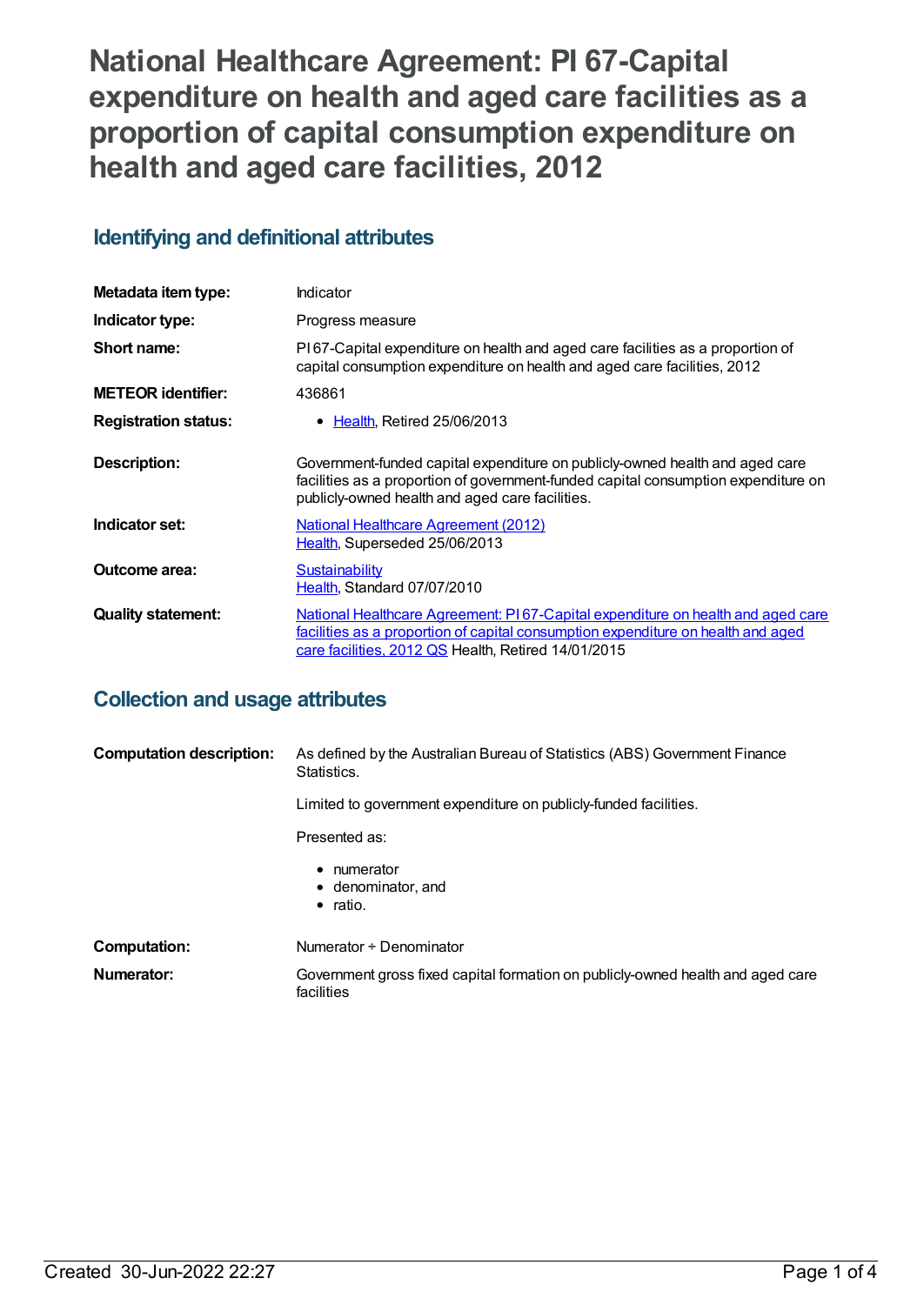| <b>Numerator data elements:</b>      | -Data Element / Data Set-                                                                                                  |
|--------------------------------------|----------------------------------------------------------------------------------------------------------------------------|
|                                      | Establishment-establishment type, sector and services provided code<br><b>AN.N{.N}</b>                                     |
|                                      | <b>Data Source</b>                                                                                                         |
|                                      | <b>AIHW health expenditure database</b>                                                                                    |
|                                      | <b>NMDS / DSS</b>                                                                                                          |
|                                      | Public hospital establishments NMDS 2009-10                                                                                |
|                                      | Guide for use                                                                                                              |
|                                      | Data source type: Administrative by-product data                                                                           |
|                                      | Data Element / Data Set-                                                                                                   |
|                                      | Establishment—gross capital expenditure (other capital expenditure) (financial<br>year), total Australian currency N[N(8)] |
|                                      | <b>Data Source</b>                                                                                                         |
|                                      | <b>AIHW health expenditure database</b>                                                                                    |
|                                      | NMDS / DSS                                                                                                                 |
|                                      | Public hospital establishments NMDS 2009-10                                                                                |
|                                      | Guide for use                                                                                                              |
|                                      | Data source type: Administrative by-product data                                                                           |
| Denominator:                         | Government funded capital consumption expenditure on publicly-owned health and                                             |
|                                      | aged care facilities                                                                                                       |
| <b>Denominator data</b><br>elements: | Data Element / Data Set-                                                                                                   |
|                                      | Data Element                                                                                                               |
|                                      | Total government capital expenditure on health and aged care facilities                                                    |
|                                      | Data Source                                                                                                                |
|                                      | <b>AIHW health expenditure database</b>                                                                                    |
|                                      | NMDS / DSS                                                                                                                 |
|                                      | Government health expenditure NMDS 2009-14                                                                                 |
|                                      | Guide for use                                                                                                              |
|                                      | Data source type: Administrative by-product data                                                                           |
|                                      | Data Element / Data Set-                                                                                                   |
|                                      | Establishment-establishment type, sector and services provided code                                                        |
|                                      | <b>AN.N{.N}</b>                                                                                                            |
|                                      | Data Source                                                                                                                |
|                                      | <b>AIHW health expenditure database</b>                                                                                    |
|                                      | NMDS / DSS                                                                                                                 |
|                                      | Public hospital establishments NMDS 2009-10                                                                                |
|                                      | Guide for use                                                                                                              |
|                                      | Data source type: Administrative by-product data                                                                           |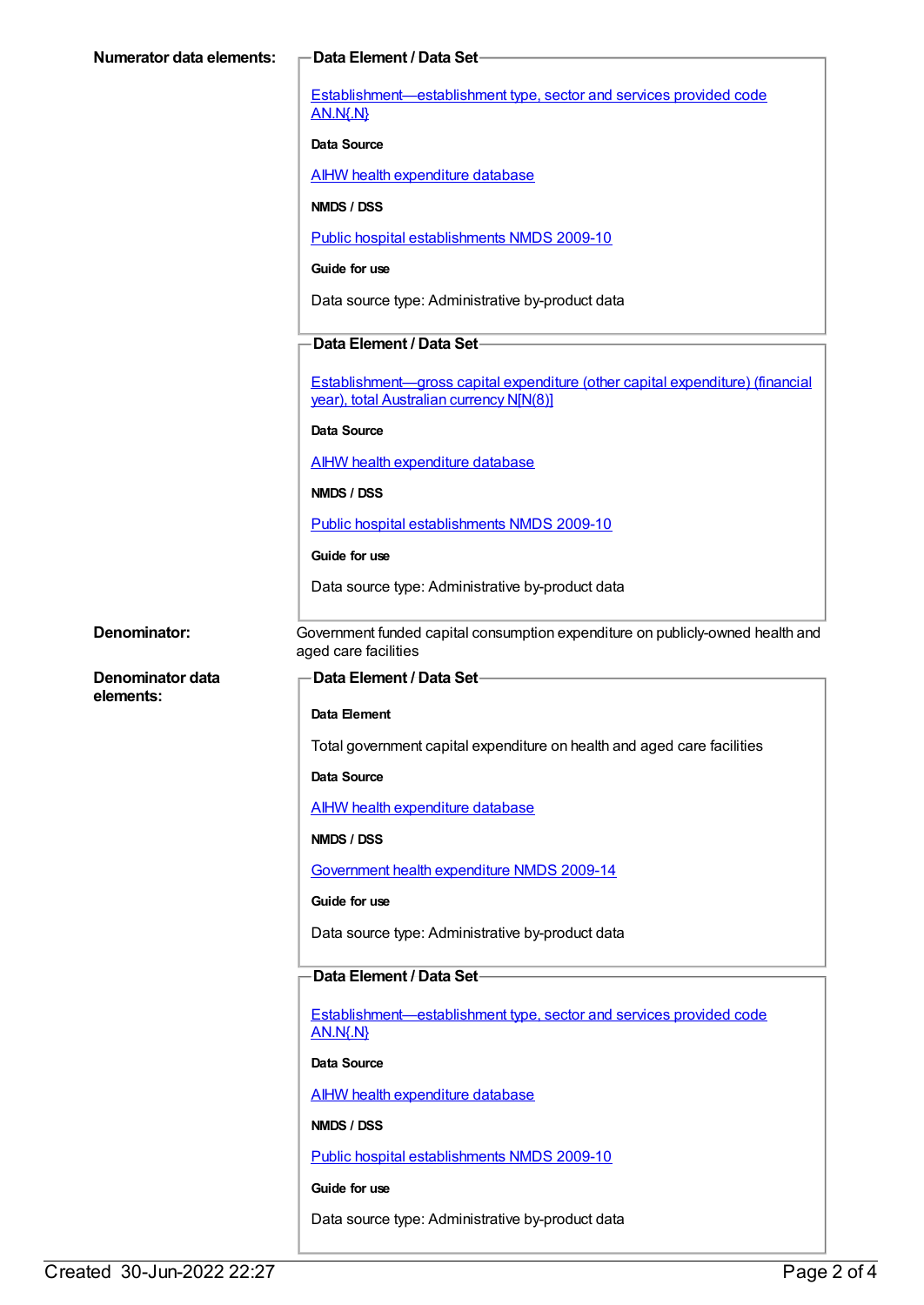| Disaggregation:                  | 2007–08 and 2008–09 (updated as necessary for revised total health expenditure<br>estimates), and 2009–10–State and territory (numerator/denominator/ratio) |
|----------------------------------|-------------------------------------------------------------------------------------------------------------------------------------------------------------|
| Disaggregation data<br>elements: | Data Element / Data Set-                                                                                                                                    |
|                                  | Jurisdiction-Australian state/territory identifier, code N                                                                                                  |
|                                  | Data Source                                                                                                                                                 |
|                                  | <b>AIHW health expenditure database</b>                                                                                                                     |
|                                  | NMDS / DSS                                                                                                                                                  |
|                                  | Government health expenditure NMDS 2009-14                                                                                                                  |
|                                  | Guide for use                                                                                                                                               |
|                                  | Data source type: Administrative by-product data                                                                                                            |
| Comments:                        | Most recent data available for 2012 CRC report:2009–10.                                                                                                     |
|                                  | The underlying data for capital expenditure and capital consumption are sourced<br>from the ABS collection on Government Finance Statistics.                |

# **Representational attributes**

| Ratio    |
|----------|
| Real     |
| Currency |
| N N      |
|          |

# **Indicator conceptual framework**

| <b>Framework and</b> | <b>Efficiency &amp; Sustainability</b> |
|----------------------|----------------------------------------|
| dimensions:          |                                        |
|                      | <b>Effectiveness</b>                   |

#### **Data source attributes**

| Data sources: | Data Source                                |
|---------------|--------------------------------------------|
|               | <b>AIHW health expenditure database</b>    |
|               | Frequency                                  |
|               | Annual                                     |
|               | Data custodian                             |
|               | Australian Institute of Health and Welfare |

### **Accountability attributes**

| <b>Reporting requirements:</b>                           | National Healthcare Agreement              |
|----------------------------------------------------------|--------------------------------------------|
| <b>Organisation responsible</b><br>for providing data:   | Australian Institute of Health and Welfare |
| <b>Further data development / Specification: Interim</b> |                                            |

**collection required:**

# **Source and reference attributes**